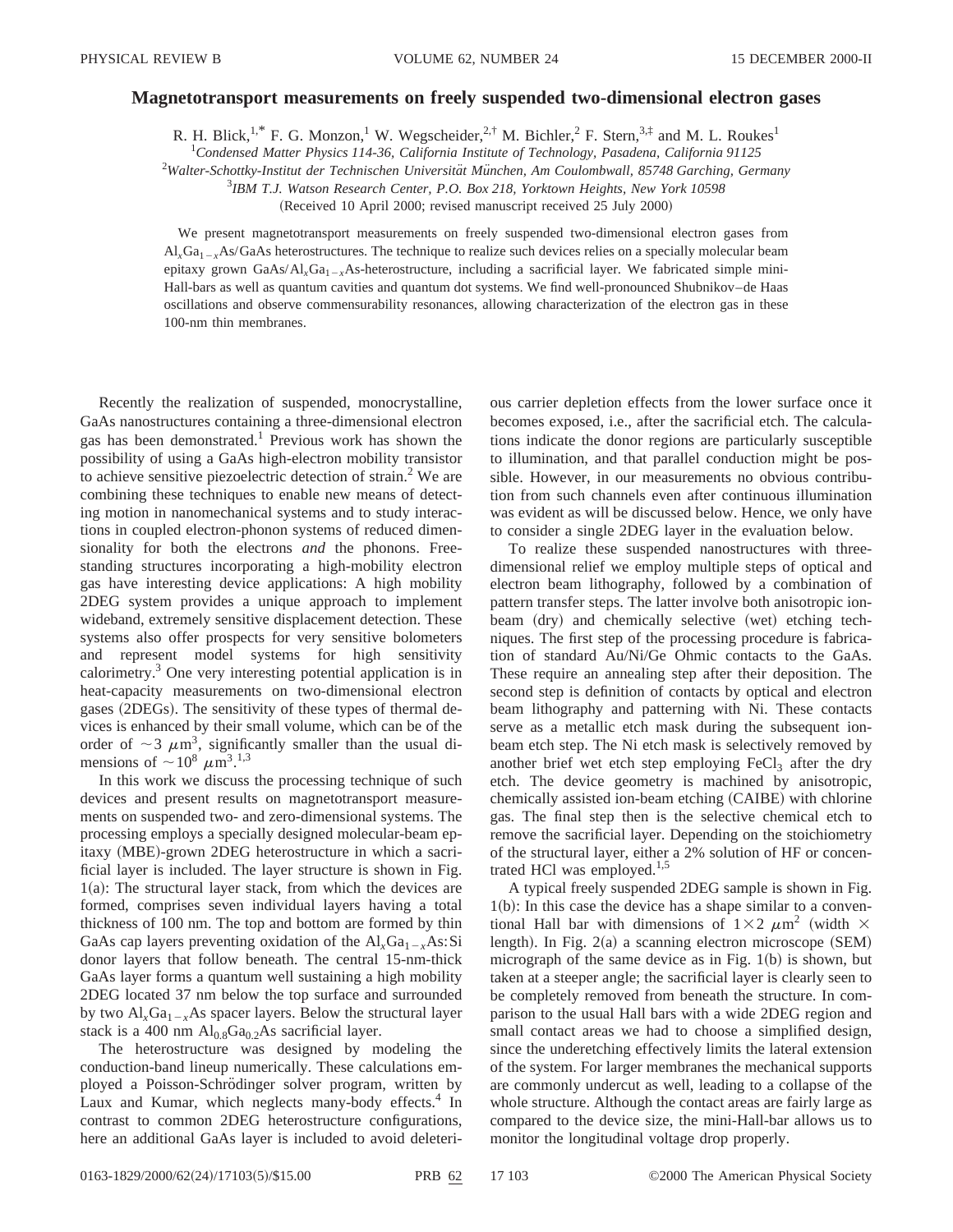

FIG. 1. (a) Calculation of the band structure of the freely suspended two-dimensional electron gas. As indicated, the filled squares mark the nonilluminated trace and the triangles the illuminated one. The Fermi level is pinned at midgap for top and bottom surfaces. The temperature assumed in the calculations is  $T=10$  K. The top and bottom of the heterostructure are formed by GaAs cap layers, two  $AI_xGa_{1-x}As:Si$  donor layers and two  $AI_xGa_{1-x}As$ spacer layers around the two-dimensional electron gas. (b) Scanning electron beam micrograph of the suspended mini-Hall-bar used in the measurements. The dimensions of this structure are length  $\times$  width=2 $\times$ 1  $\mu$ m<sup>2</sup>, while the total thickness of the whole structure is 100 nm.

Our quantum devices, also exemplified in Fig.  $2(b)$ , represent the first truly suspended quantum dots. The single dot has a final diameter of 800 nm, while the diameter of the two coupled dots is of the order of 400 nm. As discussed below, the actual *electronic* diameter of these devices is reduced by edge depletion.<sup>6</sup> In the present case, coupling between the dots is mediated by the constriction regions connecting them. Careful design of the geometry of these regions allows us to control the carrier depletion and hence the degree of coupling to the leads. Fabrication of additional gate contacts in these regions, not attempted in these preliminary investigations, would permit definition of variable tunneling barriers.

At first, low-temperature magnetotransport measurements were carried out to characterize the electron gas in the mini-Hall-bar and the quantum devices. Figure  $2(c)$  displays Shubnikov–de Haas (SdH) oscillations in the longitudinal resistance for one of the suspended Hall bar samples after illumination with a red light-emitting diode for 60 sec. Prior to illumination the resistance commonly was a factor of 5 larger, as seen in the values obtained for the cavities *A* and *B* in Fig. 3. The reason for this deviation might be also found



FIG. 2. (a) Side view of the device in Fig. 1(b), demonstrating the clear undercut; for all samples the same wafer material was used. (b) Aerial view of the suspended single and double quantum dots. The lithographical diameter of the single cavity is 800 nm, while the double dots are of the order of 400 nm. We fabricated several of these samples; data shown in Figs. 3 and 4 are obtained from two different cavities *A* and *B*, while the data from the coupled dot is presented in Fig.  $5.$  (c) Shown is the longitudinal magnetoresistance  $R(B)$  of one of the suspended mini-Hall-bars at  $T=4.2$  K after illumination as indicated (the second sample's data is not shown). The inset gives a  $(1/B)$  plot demonstrating the periodicity of the oscillations after illumination (the electron density for samples used is obtained as  $n_s \approx 5.5 \times 10^{15} \text{ m}^{-2}$ ).

in a varying surface tension of the different suspended 2DEGs. The electron density is finally obtained from the SdH oscillations shown in Fig.  $2(c)$  through the standard relation  $\Delta(1/B) = g_s e/(hn_s)$ , where  $g_s$  is the spin degeneracy factor (here  $g_s = 2$ ), which yields  $n_s \sim 5.5 \times 10^{15}$  m<sup>-2</sup>. Note that the Landau levels are well developed even at fairly low fields. In the inset of Fig.  $2(c)$  the  $(1/B)$  spectrum of the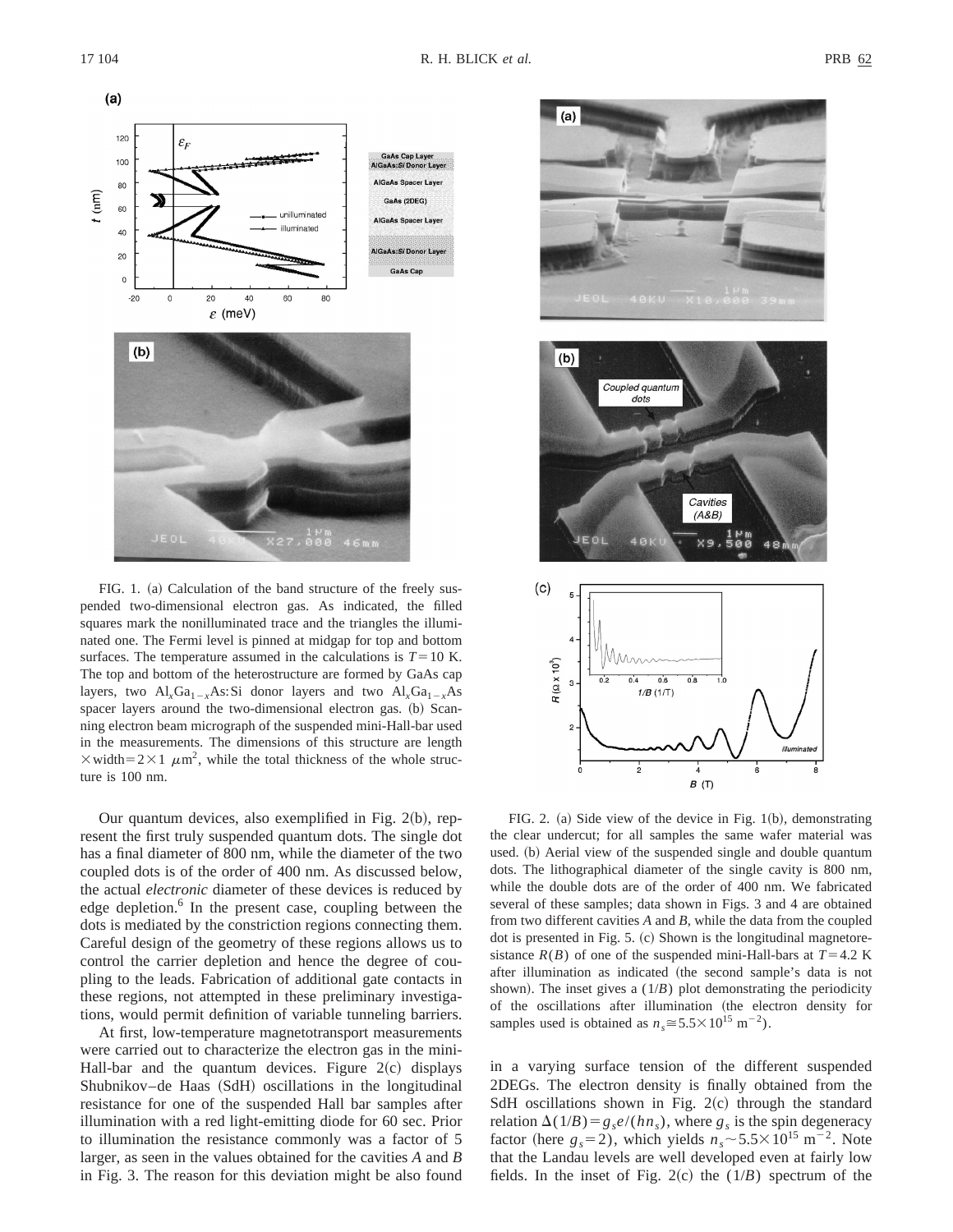

FIG. 3. (a) Magnetoresistance trace of the suspended "open" quantum dot  $(cavity A)$  prior to illumination (note the large resistance). The leads contain several transport channels, resulting in a strong coupling, i.e.,  $G > 2e^2/h$ . In the high field region the classical Shubnikov–de Haas oscillations appear, while at low fields we find commensurability oscillations (circle). The two arrows mark the onset of the spin splitting. The inset gives a clear 1/*B* periodicity of the oscillations; we obtain a density of  $n_s^{cavA} = 5.65 \times 10^{15} \text{ m}^{-2}$ . (b) Corresponding Shubnikov–de Haas data of cavity  $B$  (evaluation of the data in the inset gives  $n_s^{cavB} = 6.38 \times 10^{15} \text{ m}^{-2}$ ). For this cavity we find even better pronounced commensurability oscillations (circle). The inset depicts the experimental setup for the transport measurements. Also marked by arrows is the occurence of the first spin splitting.

oscillations for the illuminated case shows only a single period. Hence, a parallel conduction channel appears to be absent or can at least be neglected for the transport data, despite illumination and the model calculations. The most likely explanation for this is the fact that lattice strain effects are not included in the model calculations, but are expected to play a significant role for these suspended devices.

For the mini-Hall-bar the sheet resistance is of the order of  $\rho = \rho_{xx} \sim 4 \text{ k}\Omega/\square$  without illumination, and  $\sim 700 \Omega/\square$  $-800 \Omega/\Box$  after illumination. The values are obtained by extrapolating the resistance values from  $B=1.5$  T to *B*  $\rightarrow$  0 T, in order to circumvent contributions by scattering around  $B=0$  (seen in the strong *negative* magnetoresistance). As noted before, the length/width ratio of the Hall bars is  $l/w=2 \mu m/1 \mu m=2$ . Combining this zero-field resistance of approximately 700  $\Omega/\square$  with the measured carrier density, we obtain an electron mobility after illumination of (1.4–1.6) m<sup>2</sup>/V s. This is a factor of 27 below the value for the nonsuspended 2DEG. It is likely that this strong reduction of electron mobility results from the combined effects of damage imparted by ion bombardment during the dry etch step, and from inhomogeneous surface tension in the suspended structure [see Fig 2(a)]. This is currently under investigation. For future samples the etching process will be optimized in order to minimize damage to the device.<sup>7</sup> At low magnetic fields negative magnetoresistance is manifested, indicating the prevalence of weak localization or interaction phenomena.

In Figs.  $3(a)$  and  $3(b)$  are shown the magnetoconductance traces of two different cavities with open leads as depicted in the SEM micrographs in Fig.  $2(b)$ . The devices constitute either quantum cavities or quantum dots, depending on the coupling to the leads, i.e., number of transmitting channels *N* in the leads with a final conductance of  $G = N2e^2/h$ . We denote the two different structures measured as cavities *A* and *B*, since the effective total resistance is far below the resistance quantum  $h/e^2$ . The measurements on the coupled dot device are discussed below (see Fig.  $5$ ). The density obtained from the SdH resonances at larger magnetic fields is  $n_s \approx 5.5 \times 10^{15} \text{ m}^{-2}$  (cavity *A*) and  $n_s \approx 6.8 \times 10^{15} \text{ m}^{-2}$  (cavity *B*). Here we do not take into account the spin degeneracy factor, since the spin splitting only emerges at  $B \cong 4$  T [cf. arrows in Figs.  $3(a)$  and  $3(b)$ ]. The resulting mobilities are  $\mu_{cavA, cavB}$ =0.4 m<sup>2</sup>/V s and 0.3 m<sup>2</sup>/V s, strongly reduced by the barriers introduced (compared to the "free" 2DEG). As seen, the data at larger fields exhibit the common signature of a 2DEG, while at lower fields an intricate resonance structure is found.

In focusing on this fine structure around  $B=0$  T, shown in Fig. 4, we are able to extract some of the properties of the electron gas in the suspended membrane: The low temperature measurement at 4.2 K yields two distinct features, namely the coarse modulation of the resistance and a fine structure with a modulation period of  $\delta B_{cavA} = (26.1)$  $\pm$  1.0) mT. This fine structure vanishes rapidly upon increasing the temperature [see traces for 10 K in Figs. 4(a) and 4(b)]. Under illumination the carrier density varies and the *B* periodicity disappears, even at 4.2 K [Fig. 4(a)].

Evaluating the periodicity of the fine structure by treating it as Aharonov-Bohm (AB) oscillations, we obtain a radius of the first cavity of  $r_{AB}^{ca}$  $r_{AB}^{cavA} = \sqrt{\phi_0/(\pi \times \delta B_{cavA})}$  $= \sqrt{4.14 \times 10^{-15} \text{ T m}^2/(\pi \times 20 \text{ mT})} \approx 225 \text{ nm}$  and with  $\delta B_{cav} = (26.3 \pm 0.5) \text{ mT}$  for the second one  $r_{AB}^{cavA}$  $=$  220 nm. With this value we obtain an "electronic" diameter of the cavity of  $450$  nm for the first cavity  $(A)$  and  $440$ nm for the second cavity (*B*). Compared to the lithographically defined size of 800 nm, we thus find a depletion depth of  $\sim$ 175 nm from the edges. The fact that AB-like oscillations are found without an opening in the center could possibly be explained by some local inhomogeneity within the dot, e.g., local strain in the 2DEG, which might result in an effective depletion of the electrons in the center of the cavity. This also agrees with the disappearance of AB oscillations after illumination (higher density). Apart from the pecularity of the existence of AB oscillations in such a sample it has to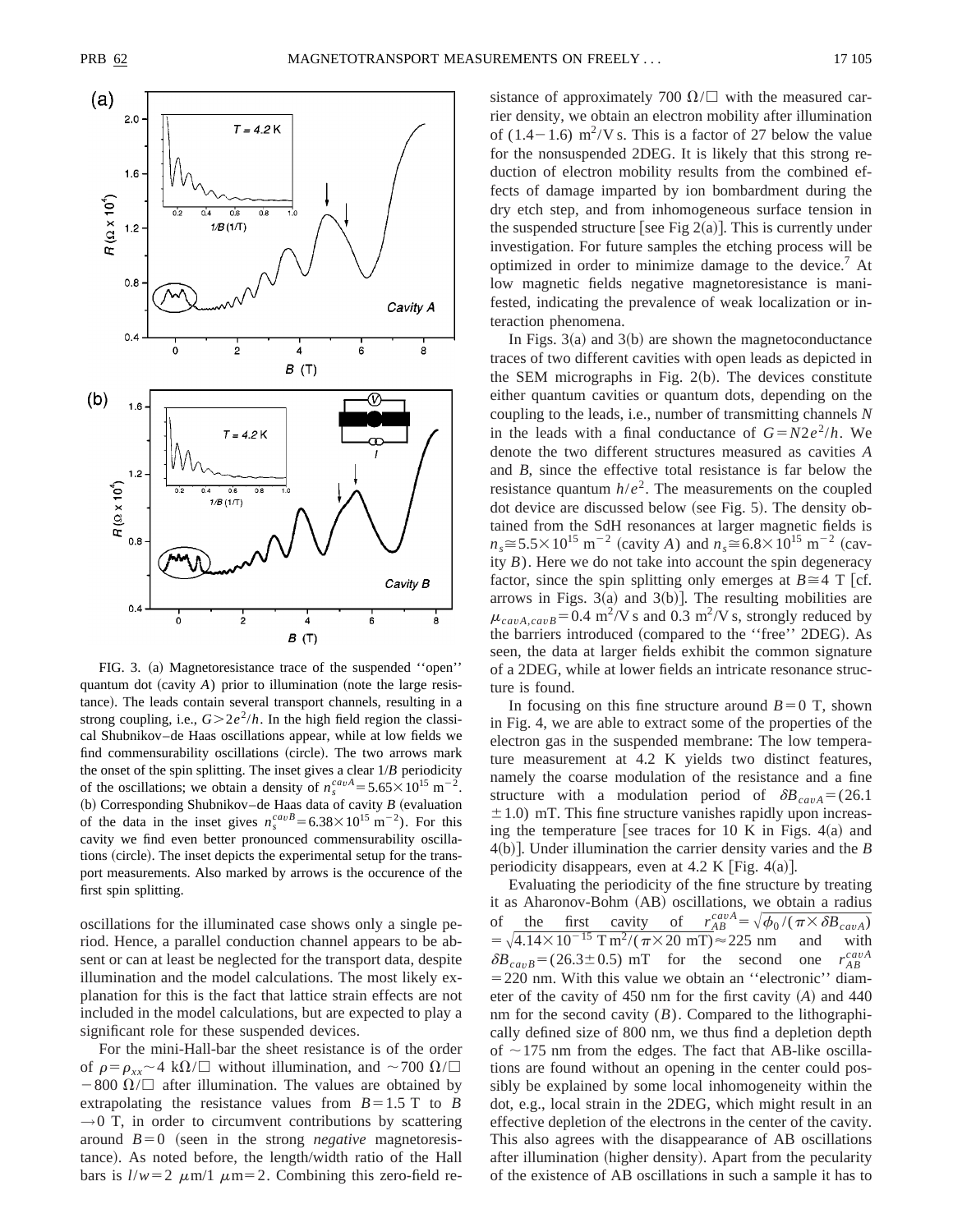

FIG. 4. (a) At the lowest temperatures  $(4.2 K plot)$  we find commensurability resonances and superimposed *B*-periodic Aharonov-Bohm–type oscillations from which we derive an ''electronic'' diameter of the cavity of  $\sim$  450 nm for cavity *A*. The oscillations clearly vanish at 10 K and under illumination. The geometric resonances are also modified under illumination. The commensurability resonances equally allow the determination of the cavity diameter: Calculating the cyclotron radii we find  $r_c$  $= 652$  nm,  $r_c^d = 680$  nm,  $r_c^c = 484$  nm,  $r_c^b = 357$  nm,  $r_c^a = 265$  nm (see text for details). The insets give some of the possible orbits: The upper sketch  $\alpha$  shows the ideal case, while in the lower one  $\beta$ we allowed a finite contact diameter, demonstrating the occurence of the different cyclotron radii. (b) Similar commensurability oscillations and almost identical fine structure for cavity *B*. Calculating the radii of the cyclotron orbits yields  $r_c^c = 874$  nm,  $r_c^b = 539$  nm,  $r_c^a = 210$  nm. The inset ( $\gamma$ ) sketches a possible electron trajectory with maximum cyclotron radius.

be noted that dissipation phenomena in free-standing 2DEGs seem to be less pronounced than in comparable 2DEGs connected to the bulk GaAs crystal.

The electronic radius found from the AB-like oscillations is confirmed by the coarse modulation, which can be explained by geometric resonances found earlier in strongly modulated one-dimensional electron systems.8,9 From this model we obtain the classical cyclotron radius  $r_c = \hbar k_F / eB$ with  $k_F = \sqrt{2\pi n_s}$  being the Fermi wave vector. For the two quantum cavities measured  $(Fig. 3)$  we find a variety of different radii: For the first cavity  $A$  [Fig. 4(a)] we obtained  $r_c = 652$  nm,  $r_c^d = 680$  nm,  $r_c^c = 484$  nm,  $r_c^b = 357$  nm, and  $r_c^a = 265$  nm after illumination. Prior to illumination the only cyclotron orbit found is  $r_c = r_c^c$ . Similar commensurability oscillations and an almost identical fine structure are found



FIG. 5. Drain and/or source conductance of the coupled dot in the tunneling regime for different magnetic fields at 4.2 K. Marked with  $E_C^0$ ,  $E_C^1$ , and  $E_C^2$  are the different possible charging states, changing upon increasing the field (see text for details). The inset indicates sequential electron tunneling through the coupled dot.

for cavity *B* [Fig. 4(b)]:  $r_c^c = 874$  nm,  $r_c^b = 539$  nm, and  $r_c^a$  $=$  210 nm. The insets in Figs. 4(a) and 4(b) show some of the possible orbits: The upper sketch  $\alpha$  shows the ideal case, while in the lower one  $(\beta)$  we allowed a finite contact width, demonstrating the occurence of the different cyclotron radii. In the third case  $\gamma$  the electron follows a trajectory with maximum cyclotron radius (with non ideal contacts), elucidating the large values of  $600-800$  nm measured. Considering the different radii and the corresponding orbits we obtain for the smallest radii *A*,  $r_c^a = 265$  nm, and for *B*  $r_c^a$  $=$  210 nm. Since we find similar radii for the commensurability oscillations, being caused by the coarse modulation, and under the assumption of AB oscillations, caused by the fine structure, we are confident that the depletion depth is correctly determined.

Finally, we want to present first transport data on *suspended* quantum dots as shown in Fig. 2(b), i.e., for the case when  $G \leq e^2/h$ . Already strong indications were found that the relaxation mechanisms of single electrons tunneling through coupled dots are influenced by discrete phonon modes.<sup>10,11</sup> However, these quantum dots were still embedded in the bulk GaAs crystal and hence the phonon coupling is not well controlled. The conductance measurements on a quantum dot under bias voltage strongly decoupled from the leads are shown in Fig. 5. For these measurements we employed the coupled dot system shown in Fig.  $2(b)$ , since the smaller total size and the narrower contacts result in an increased resistance. As seen we find a transition into the tunneling regime for  $B=0$  T in the low drain and/or source bias ( $V_{ds}$ < $\pm$ 75 mV) regime where the conductance *G*  $= dI/dV$  is found to be below  $e^2/h$ . The conductance drops below  $e^2/h$  for bias voltages around  $+20$  to  $+50$  mV. This drop is found to occur stepwise. Including the magnetic field dependence we are able to identify three different step widths, which are denoted  $E_C^0$ ,  $E_C^1$ , and  $E_C^2$ . Interpreted as charging states of the quantum dots these steps correspond to energies of approximately 40, 10, and 30 meV, respectively. A crude estimation of the charging energy expected from the